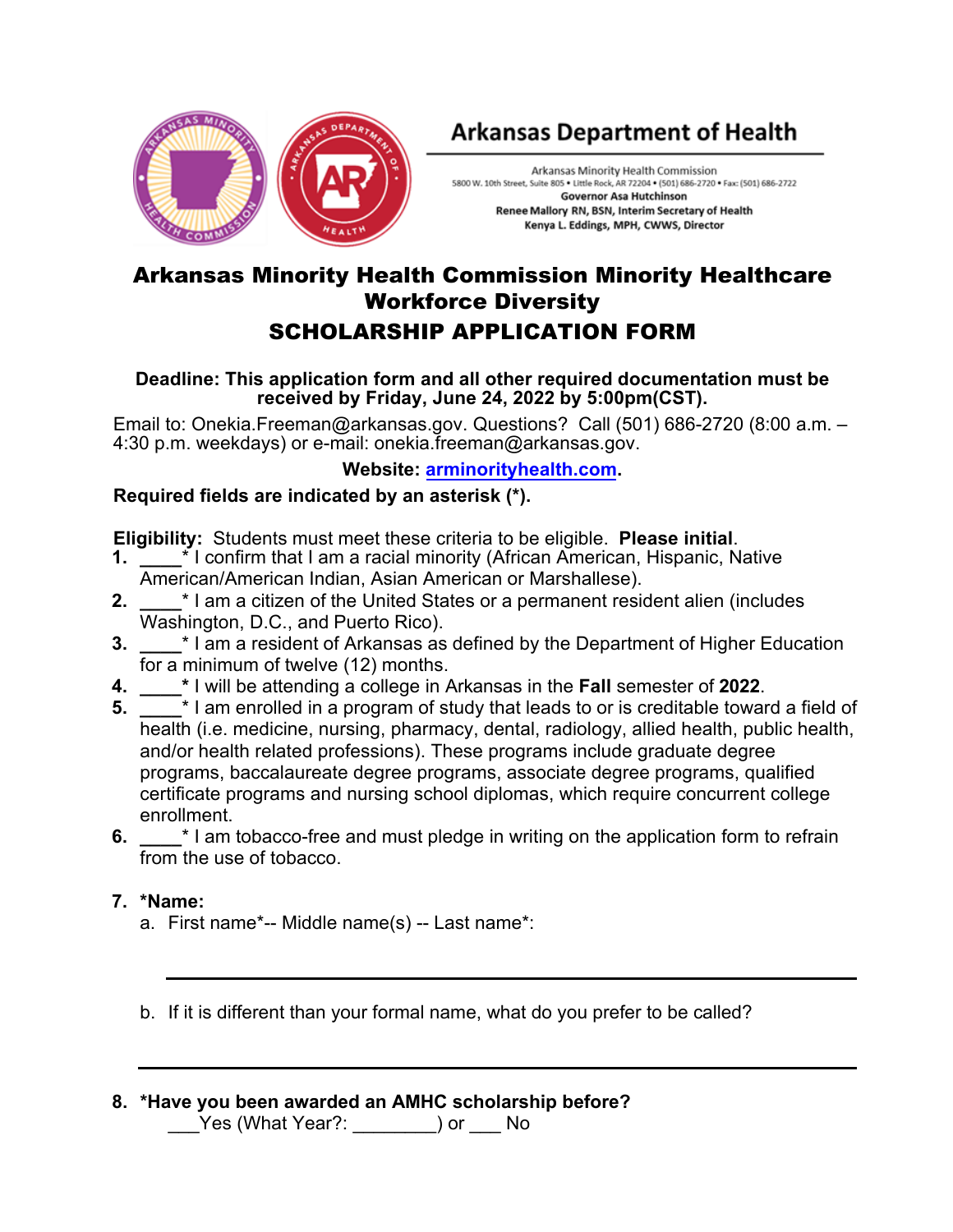**9. \*Home address:** *The AMHC Scholarship Program is restricted to residents of Arkansas.*

| 11. Secondary telephone: (_______) ______________________ Extension: ______                                                                                                                      |  |  |
|--------------------------------------------------------------------------------------------------------------------------------------------------------------------------------------------------|--|--|
|                                                                                                                                                                                                  |  |  |
|                                                                                                                                                                                                  |  |  |
| 14. *What school do you currently attend?                                                                                                                                                        |  |  |
|                                                                                                                                                                                                  |  |  |
|                                                                                                                                                                                                  |  |  |
| Phone number: (________) _________________________                                                                                                                                               |  |  |
| What is your current GPA? _________                                                                                                                                                              |  |  |
| 15. *Race/Ethnicity:<br>$\Box$ American Indian/Alaska $\hfill \Box$ White $\hfill \Box$ Asian $\hfill \Box$ Hispanic/Latino                                                                      |  |  |
| $\Box$ African American $\hfill\Box$ Marshallese $\Box$ Other: _______________________                                                                                                           |  |  |
| 16. Gender:<br>$\lrcorner$ Male<br>Female                                                                                                                                                        |  |  |
| 17. Preferred Language:                                                                                                                                                                          |  |  |
| 18. *Classification in the Fall 2022 semester: _________________________________<br>[freshman, sophomore, junior, senior, graduate, terminal degree (pharmacy,<br>medicine, etc.), postgraduate] |  |  |
| 19. *What degree(s) are you pursuing?                                                                                                                                                            |  |  |
| 20. *What profession or field of employment do you wish to enter with your college<br>degree?                                                                                                    |  |  |
| 21. *Anticipated year of college graduation: ___________                                                                                                                                         |  |  |

**22. List any other postsecondary institutions you have attended:**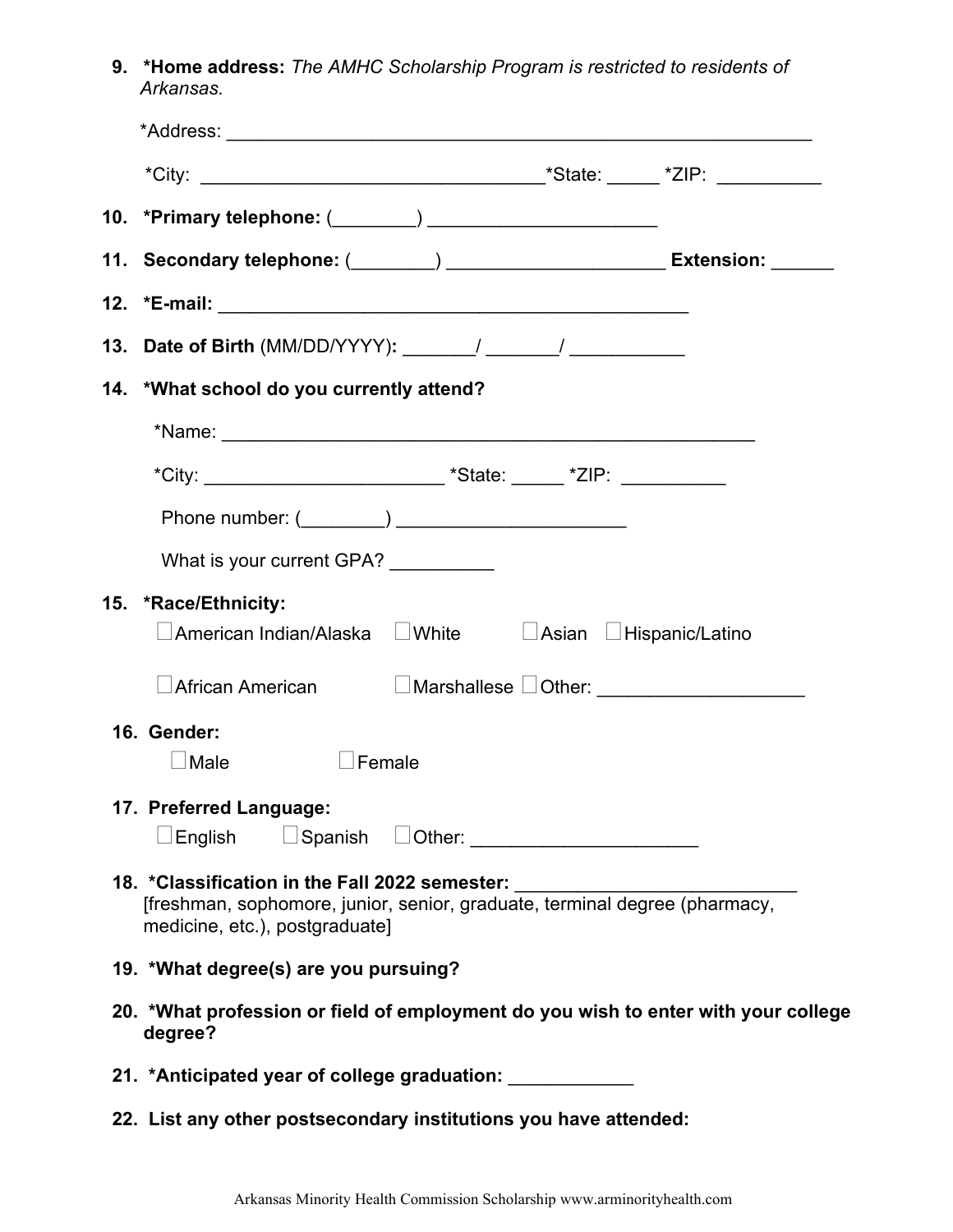| 22a. Name:__________________________________   |                                  |
|------------------------------------------------|----------------------------------|
|                                                | State: Pears: Prease Press Press |
|                                                |                                  |
|                                                |                                  |
|                                                |                                  |
| City: <u>_________________________________</u> |                                  |